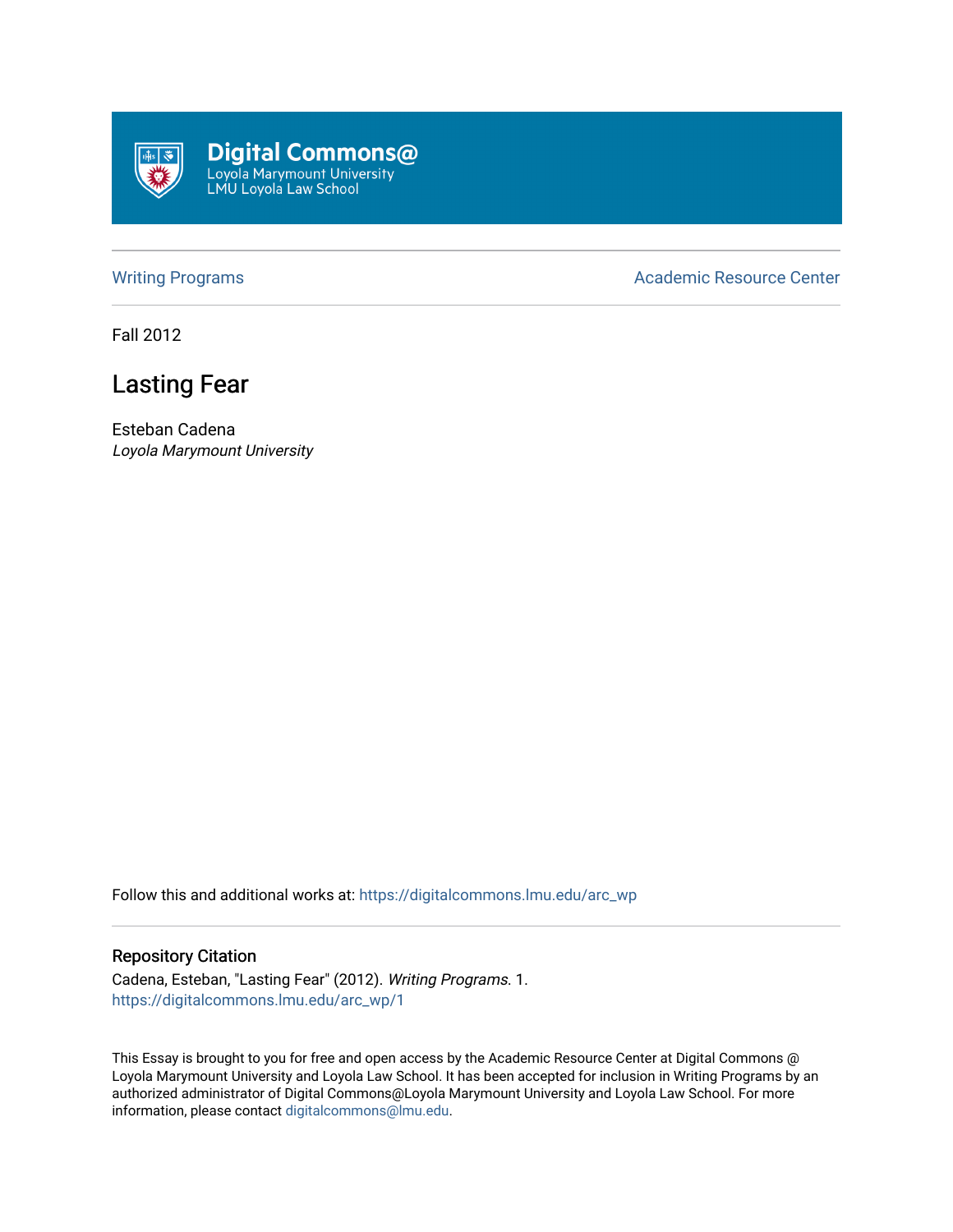Lasting Fear

by

Esteban Cadena

An essay written as part of the Writing Programs

Academic Resource Center

Loyola Marymount University

Fall 2012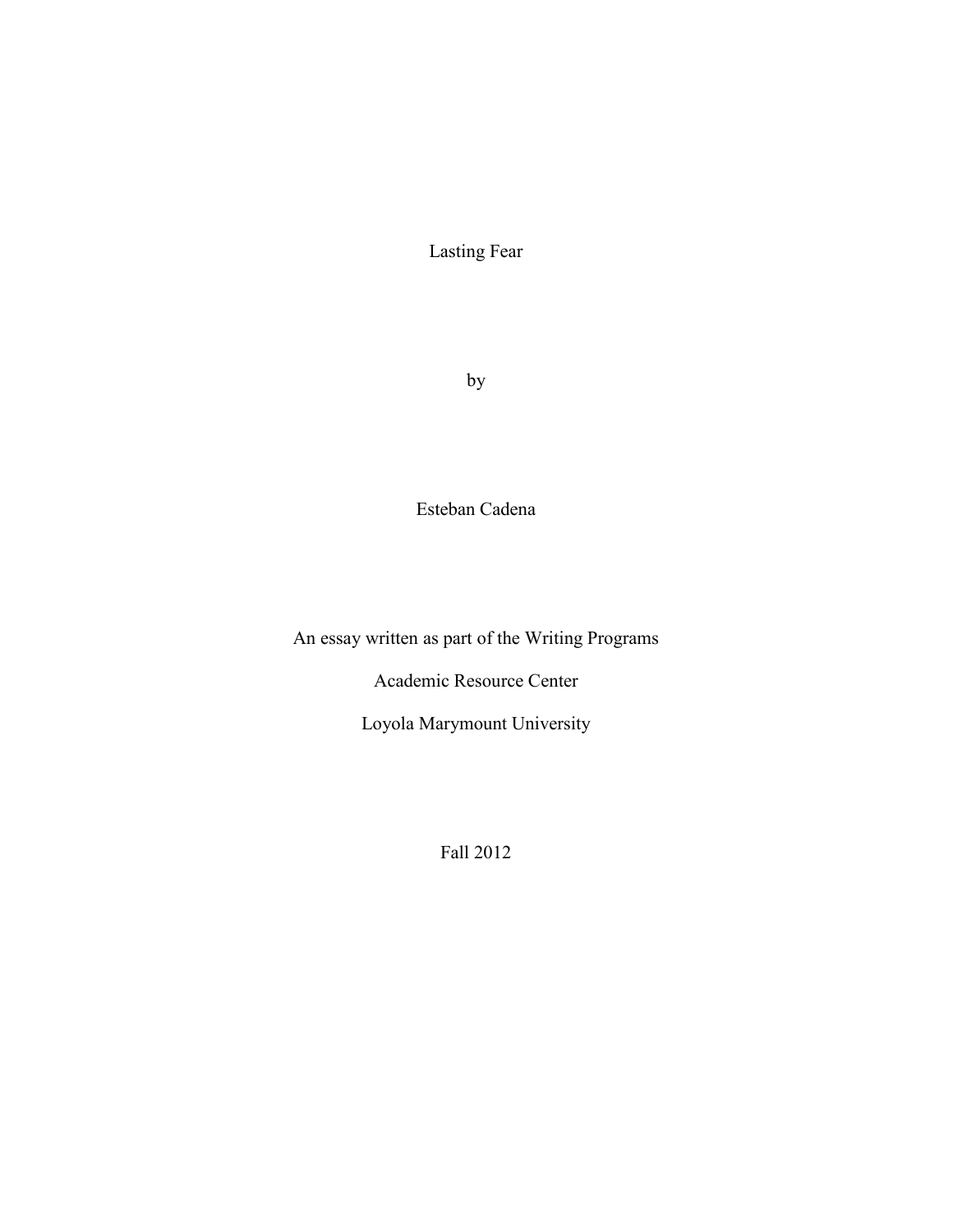Cadena 2

Ever since I can remember, my family always gathered together for small weekend barbecues. My mom would invite my aunts and uncles to come and eat dinner at our house. These gatherings consisted of about twenty people and were considered a "small" barbecue. The number of visitors always changed, sometimes there were more, sometimes less. However, the close family friend that always happened to show up was alcohol.

Alcohol was the only guest that never missed the party. This relative of mine was usually at my house by Friday evenings. My parents would pick him up and his family of eleven, or sometimes twenty-nine, from a supermarket and, suddenly, one by one they would begin to leave. As they slowly began to disappear, my parents would act in ways that are familiar to all. They usually slurred, "*Ven aqui"* or *"I 'lab' you hijo"* and invaded my personal space. My mom would pull me in and kiss my cheeks numerous times, but my dad would constrict me like an anaconda would its prey. Except instead of squeezing the life out of me, he would squeeze out an "I love you too."

My younger and unaware self only saw the positive things that resulted from my family's consumption. It always brought me great joy when my parents drank because they would turn into performers. My mother would sit me on her lap and sing about how much she loved me, while my father danced to oldies a couple feet away which I found very entertaining. The best perk about having alcohol around was that it would hinder my parents' ability to think properly. This meant I could persuade them to give me what I wanted, and because they were so affectionate, they often did. However, I only took advantage of this when it came to sleeping over at my cousin's house. When my *tio* decided to leave, I would run to my parents and ask if I could sleep over. They always responded with, "*Si amor! Lo que tu quieras,"* and allowed me to leave.

In June of 2008, when I was thirteen, we arrived at my *Tio* Chuy's house for a barbecue. It was as ordinary as any of the previous ones we went to. Inside, the beans and rice sat waiting to feed any minor hungers that passed by. Outside, however, was where all the good stuff was hidden. The smell of grilled *carne asada* and *pollo* filled the air, instantly making everyone hungry. That day I escaped the summer heat by watching movies indoors with my cousins. Meanwhile outside, the adults cooled off by sipping on their beer and wine. We locked ourselves in the air conditioned room the whole day and never walked out unless it was the occasional bathroom break.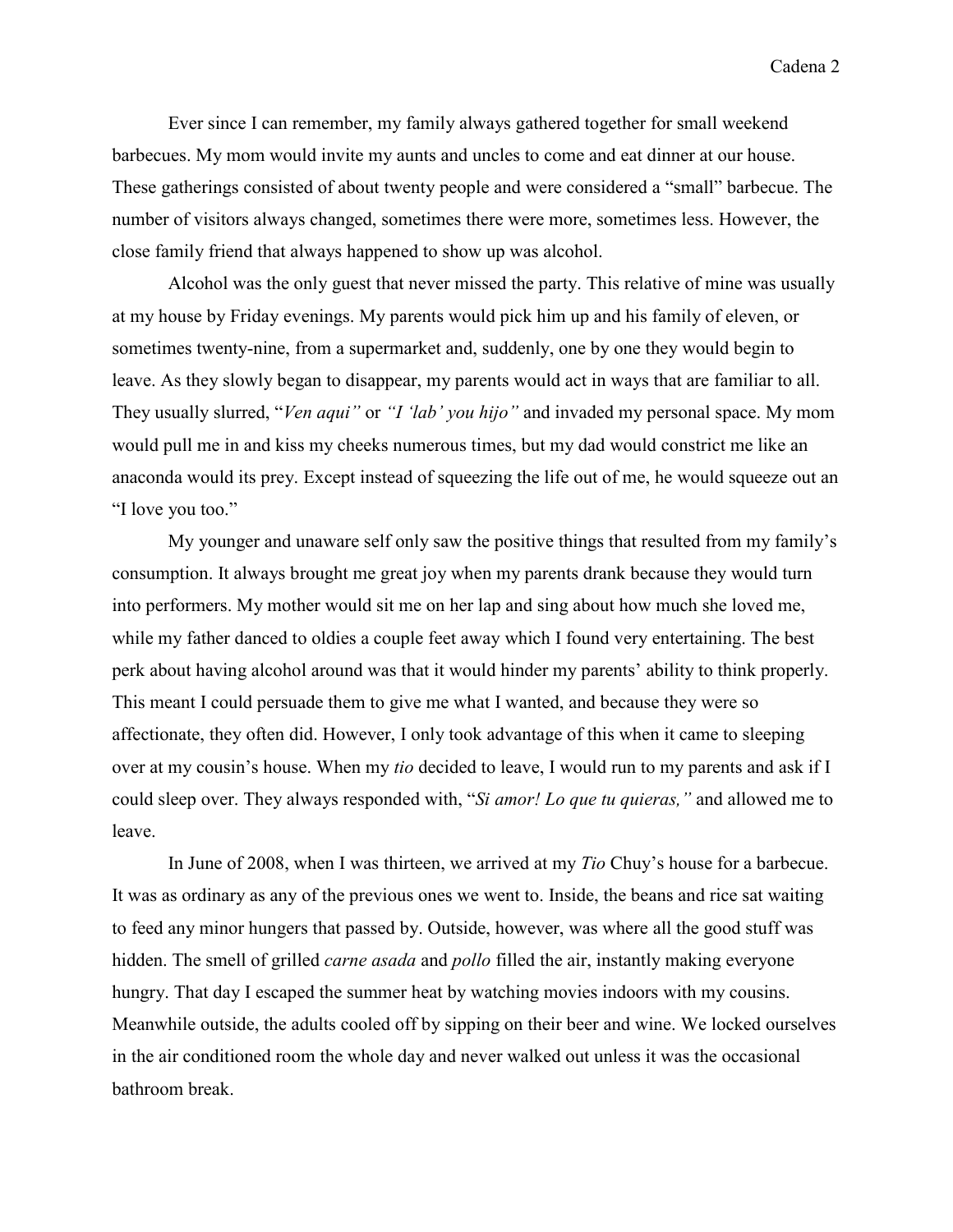After using the restroom, my cousin walked in with a smirk on his face. "I think my *tia* and grandma got in a fight," he said laughing.

"What *tia?* My mom?" I asked.

"Yes, I walked out and your mom's like, 'No one told you to do the dishes!'"

I chuckled, "Oh… nice." Seconds later, I walked outside the room and checked to see what had occurred. On my way, I passed through the kitchen and found my mom washing dishes. "*Estas bien?"* I asked curiously.

"*Si*." She smiled.

Satisfied, I returned to my seat on the floor and continued watching the movie. Moments later I walked out to grab a drink but instead found my Uncle Chuy, who rarely drinks, in the kitchen with my mom. She cried while my uncle tried reasoning with her. "*No se tienen que ir,"* he tried convincing her to stay.

"*Si, Chuy ya nos vamos,"* she insisted. "*Blas! Ya vamonos!"*

"What happened, Uncle?" I demanded.

"Nothing, your mother and grandmother got into an argument," he responded.

*"Hola hijo,"* she tried hiding her tears. *"Ya nos vamos pa' la casa."*

*"Ma' me puedo quedar?"* I attempted to spend the night.

*"No! Ya nos vamos!"*

She made it very clear that I was not going to spend the night. We said our final goodbyes and stormed out the door. I entered the car and immediately recognized the stench of alcohol and an awkward silence. My brother sat up front beside my dad, leaving me in the back seat with my mother. Before my dad started the car, my mom slurred in between her sobs, *"Ya vamonos por favor. Ya me quiero ir."* She began to tell us about the incident in the kitchen, *"Es que tu abuelita me cae gordo."* She continues to criticize my grandma, *"Siempre se encabrona por cada cosa!"* 

*"Cuca, ya callate,"* my dad tries to quiet her.

*"Es que mi mama…"*

"Mom! There shut up!" my brother shouts.

The car was silent for a few moments.

*"Mi mama…"* "Enough!"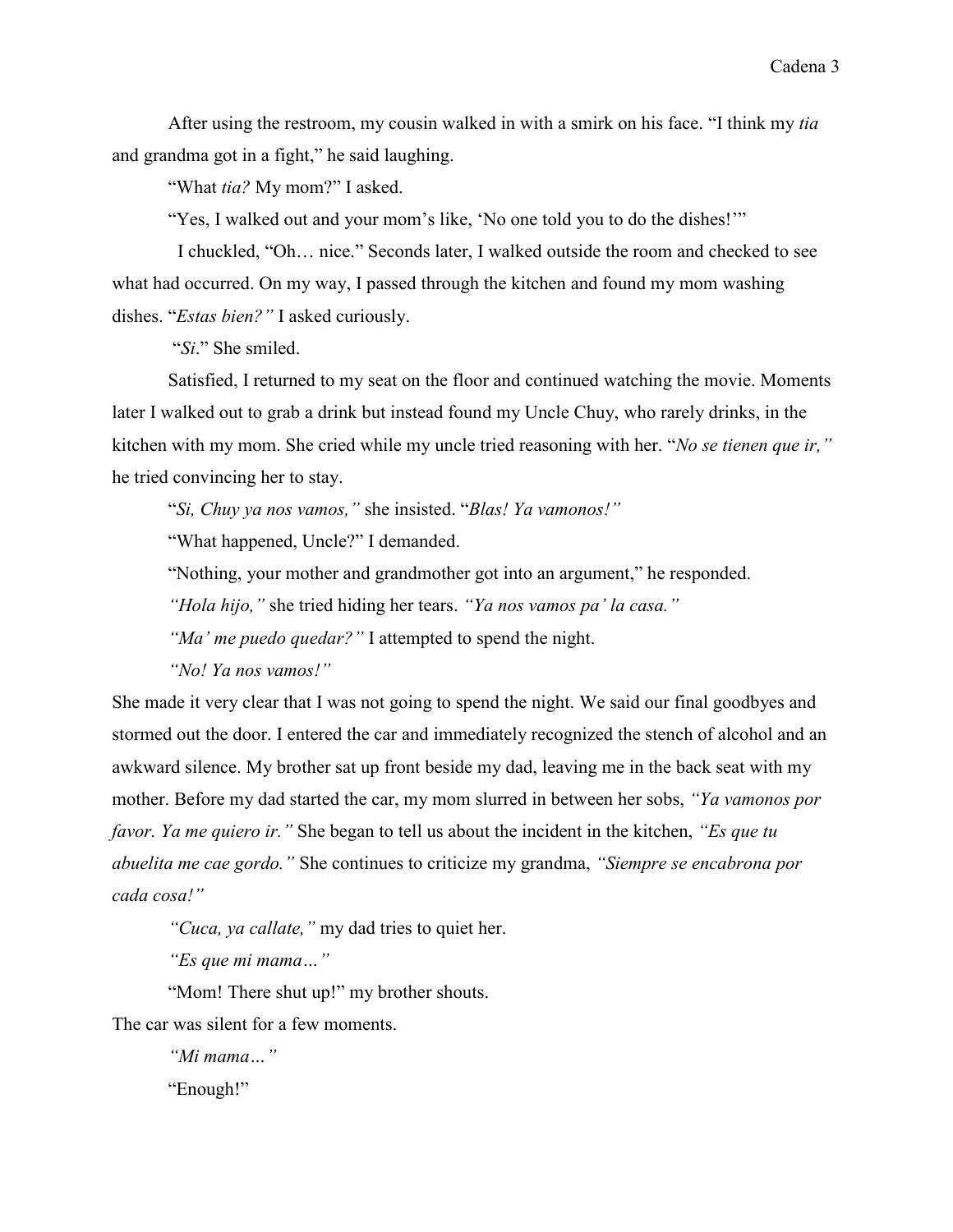She whined the whole ride home and both my dad and brother demanded her to stop. I did not know what to do; I was stuck in between. I hated that both my dad and my brother told her to be quiet instead of sympathizing, but on the other hand, I also hated hearing my mother sob. I stared out the window and wished I had stayed at my *tia's* house*.* We arrived home around midnight and my mother continued to weep. Unwilling to put up with her cries any longer, both my dad and brother went for a walk. While they were gone, I was stuck alone to listen to my mother. In an attempt to escape, I went past the kitchen to the laundry room and got clean underwear so I could shower. On my way there I ran into my mother, who was on the phone repeating the words, "*No Chuy. Ya no puedo."* I thought nothing significant about it, shut the laundry door, and made haste to the restroom.

Inside the shower, I was unsure as to whether water or tears ran down my face. It took an eternity to regain my composure, and when I finally stepped out, I no longer heard my mother. A sense of relief came over me. I took my usual course into the laundry room and stepped quietly, trying not to wake my mother, who I assumed was asleep. As I stepped into the kitchen, I noticed the laundry doors were open. Faint sobs were heard from inside. I peeped in and witnessed my mother holding a glass cup in one hand and a gallon of bleach in the other. We faced each other. My mother and I stood, staring at one another for what seemed like the longest two seconds of my life. "*Te quiero mucho hijo,*" she said softly.

I dropped everything at hand and ran for my brother. He was not in our room. He was not in my parent's room, nor the living room. I could not find him or my dad. I began to wail. "Mauricio! Maury! Dad!" but there was no response. Finally, I remembered they had gone outside and I bolted out the front door. There was no sign of them out there either and I yelled out again, "Mauricio! Dad! Where are you…." They slowly appeared from behind some cars and casually crossed the street. Once I caught sight of them, I wailed hysterically and they too shut me up.

"What's wrong? Everything is gonna be fine."

"*Porque lloras Esteban? No te preocupes."*

They tried to reassure me that everything was fine from outside the gate; they did not see what I witnessed inside the house. I ran indoors but stopped right before entering the kitchen while my brother chased after me. "Hey, little brother," he said. I pointed to the ground where my mother was now lying. "Mom…" I stood watching my mother lay motionless. My brother rushed to the